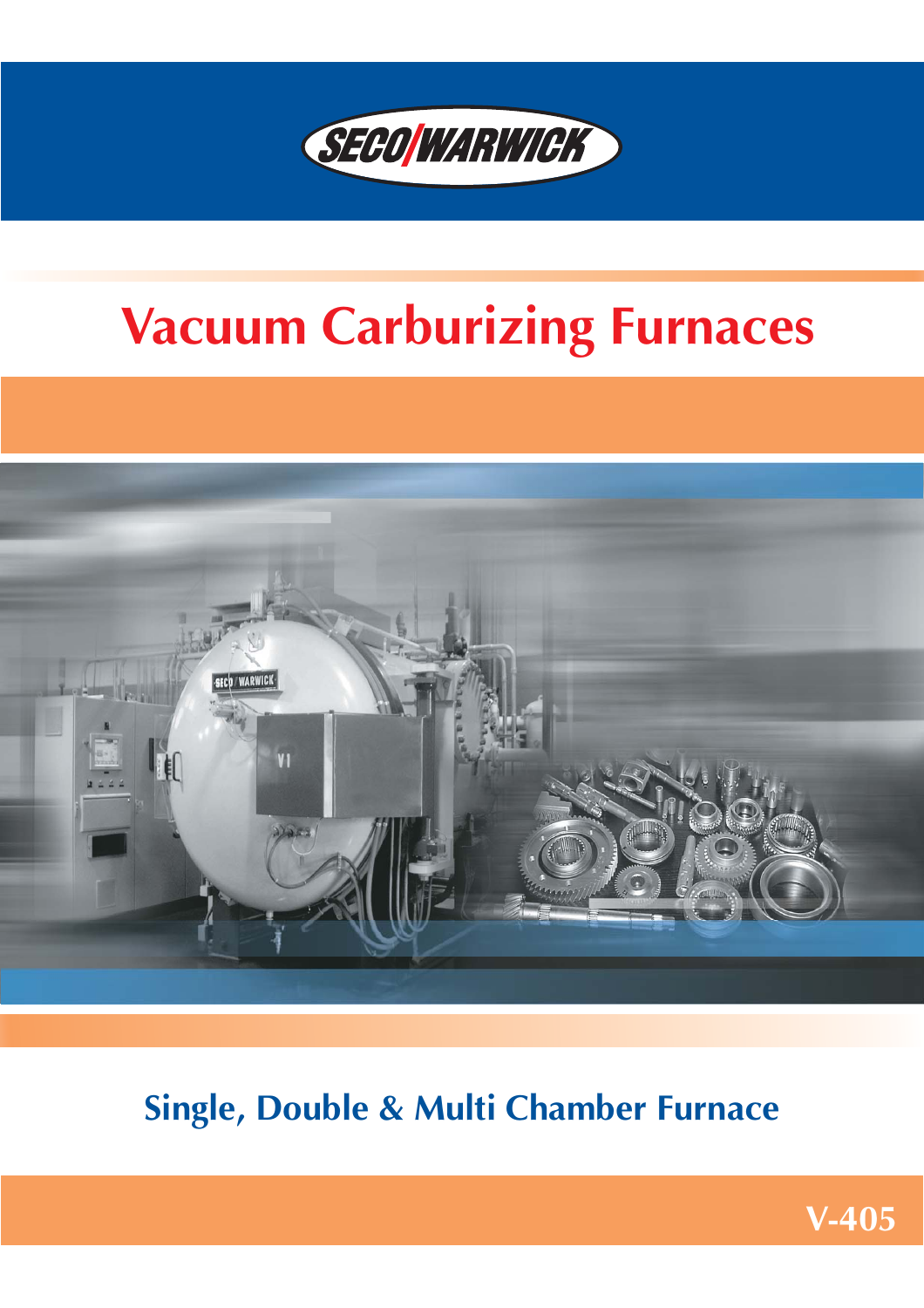### **Typical** *FineCarb***™ vacuum carburizing cycle**

#### **FineCarb™** is a precision vacuum carburizing process:

 $\mathbb{R}^n$ Repeatable carburizing results according to pre−programmed parameters, Uniform case depth across a load





- Optimum, step-by-step process programming procedures separated into carburizing, diffusion and pre−cooling for hardening stages to obtain the required carbon content and hardness profiles depending on steel grade and carburized part geometry
- Capacity to process mixed parts with various packed densities and materials



■ Unique carburizing atmosphere *(patent pending)*, assuring uniform case depth over all surfaces (including hollows and recesses), clean load surface and elimination of by−products including tar and soot (no aromatic rings formation or polymerization)





- Elimination of intergranular/internal oxidation (which may occur during gas carburizing and vacuum carburizing in acetylene)
- Automatic control of carrier gas flow according to load size and process stage
- Record process parameters and heat treatment results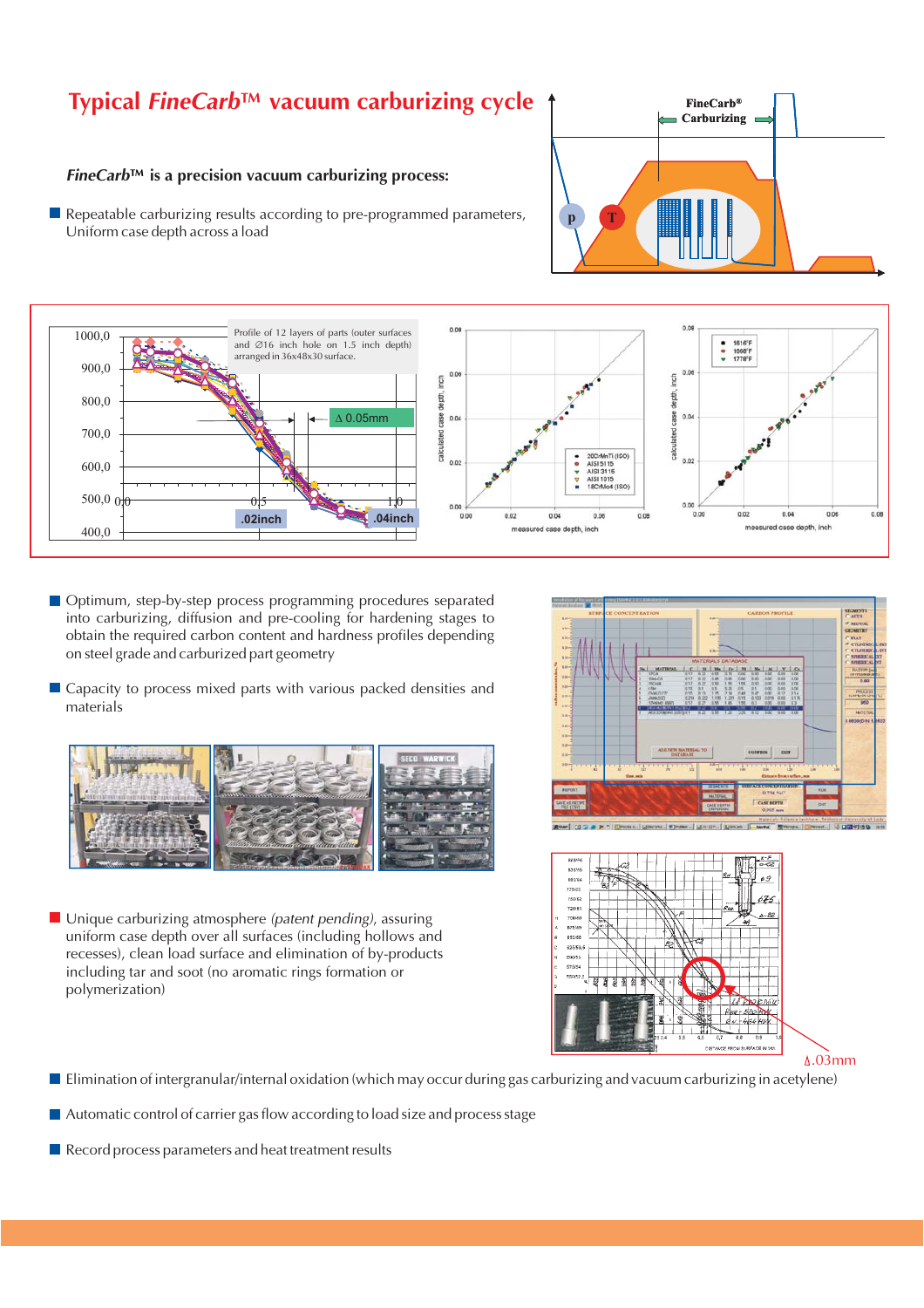### **Reduction of grain growth, critical for high−temperature carburizing**



 $1800^\circ$ F

### **Vacuum carburizing is the preferred alternative to traditional carburizing methods**

- $\blacksquare$  Higher process temperatures up to 1980<sup>o</sup>F (1900<sup>o</sup>C) resulting in faster diffusion stages
- Flexibility in furnace operation including pre−programmed temperature changes that are required for pre−cooling in hardening or for pearlitization
- **Automated furnace controls**
- $\blacksquare$  Bright and clean load surfaces
- $\blacksquare$  No carbon monoxide (CO) in effluent gases
- **Fast start of cold furnace (no conditioning or activation required as typical for vacuum furnaces); the furnace can be switched** off for weekends,
- $\blacksquare$  Low consumption of carburizing agent, permanent supply is not required
- No heat or gas emissions to environment, furnaces can be installed in−line with other processing machines; no special fire−protection requirements as to working area or building
- Compact design, requires less shop floor space



### **Vacuum carburizing with gas quenching eliminates many of the operational limitations of traditional oil quench systems**

- $\blacksquare$  Control of cooling rate by changes of gas pressure and blower motor speed
- **Uniform cooling conditions; minimized and predictable distortion; especially important for new steel grades with improved** hardenability where single chamber furnaces or modular systems can be used
- Ability to quench HSLA, O2, 52100 and similar steel grades
- Clean and dry heat treated loads; no quench fluid disposal
- Simple and safe procedures compared to oil quenching operations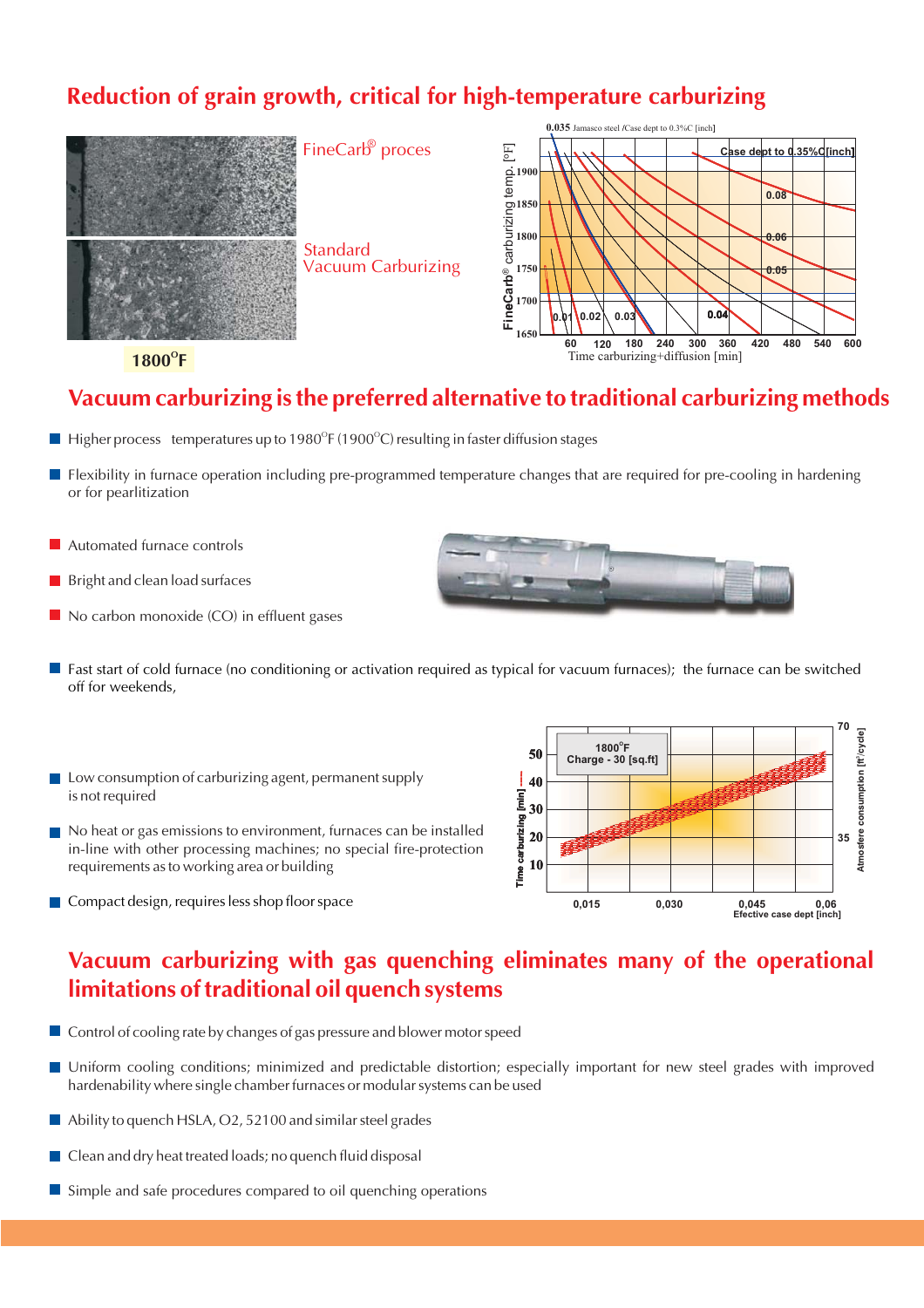## **SECO/WARWICK's Universal HPQ™ vacuum furnaces**

- Compact design, reduced installation area, ease of operation and maintenance, high efficiency with low energy and cooling gas  $\sim$ consumption
- $\blacksquare$  Single chamber furnaces and processing modules with cylindrical heating chambers and wide band side wall heaters arranged around a load provides for excellent temperature uniformity as well as fast and uniform heating loads with various configuration, cross sections and packing density
- Innovative nozzle cooling system with five side cooling gas inflow and outflow of hot gases in single point guarantees extremely fast and uniform cooling rates suitable for vacuum carburizing with subsequent gas quenching of high alloyed steels within widely applicable cross sections



- Convection-aided heating system*, ConFlap*™, improves heating rate and uniformity in dark radiation areas
- **E** Ergonomic arrangement of furnace controls and components facilitates operation and maintenance of furnace systems

# **SECO/WARWICK Universal HPQ™ VACUUM FURNACES Single chamber furnaces type VPTN**

- $10$ , 12, 15 and 20 bar cooling gas pressures
- $\blacksquare$  Standard sizes with vacuum carburizing option



 $\blacksquare$  Standard sizes with vacuum carburizing option

| Uniform Zone Size MLH (inch) | Hearth Capacity (lbs) |
|------------------------------|-----------------------|
| $16 \times 24 \times 16$     | 450                   |
| $24 \times 24 \times 16$     | 900                   |
| $24 \times 36 \times 24$     | 1300                  |
| $36 \times 48 \times 32$     | 2600                  |

### **Quenching capability of VPTN furnaces (example):**

-900 lbs of Ø 1" bars made from 8620 steel were quenched in VPT  $24/36/24$  furnace at 10 bar N<sub>2</sub>. Cooling rate measured at bare core was of range 10<sup>°</sup>F (5.5<sup>°</sup>C/s) measured at ~1300<sup>°</sup>F (700<sup>°</sup>C)

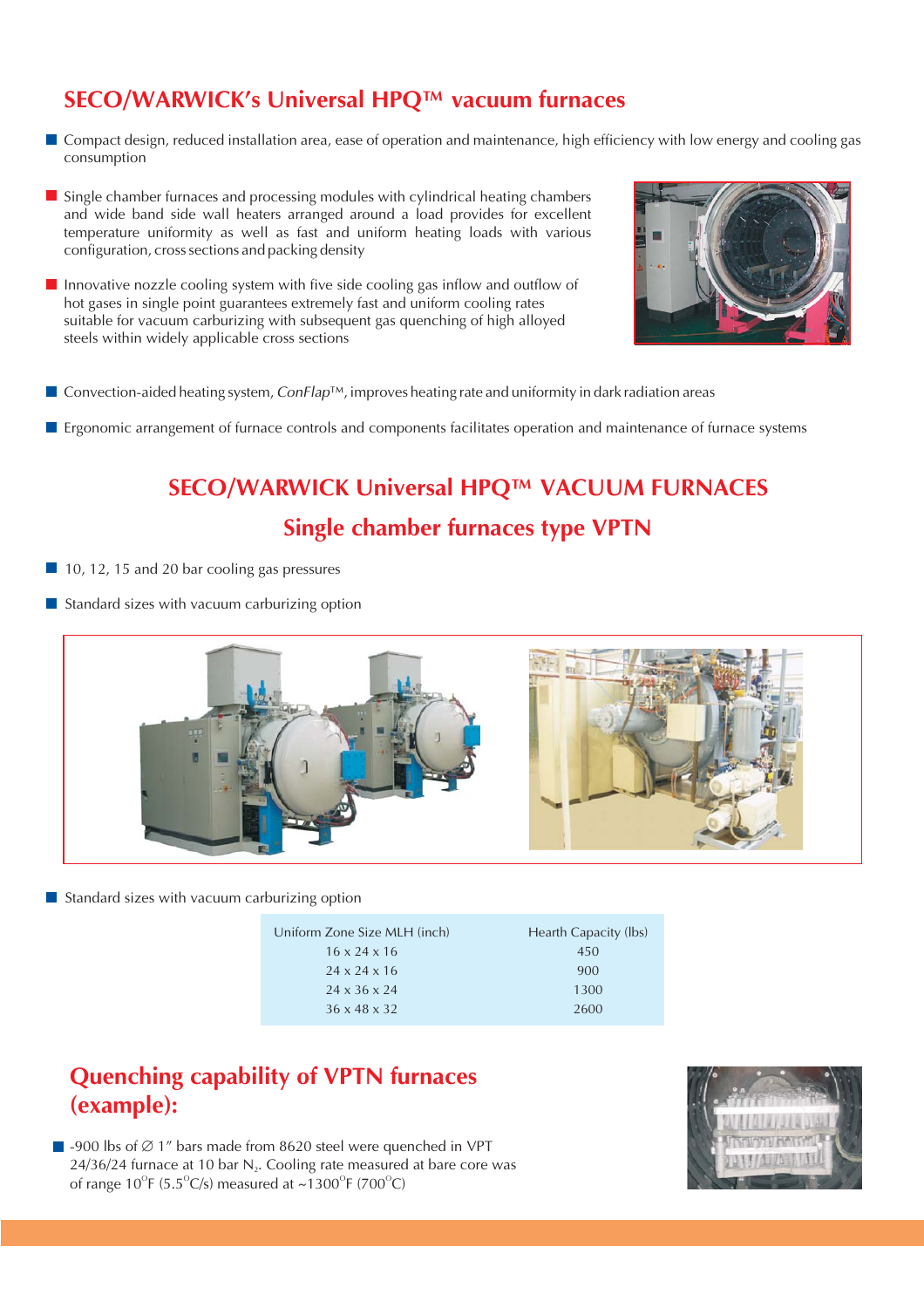Vacuum VPTN furnaces are useful for vacuum carburizing and gas quenching of modern steel grades with improved hardenablility, e.g. 3115, 18CrNi8 (DIN), 20NiMoCr6 (DIN), 23MnCrMo5 (Jamasco), 27MnCr5 (DIN), Ovake 277, M50 Nil, Pyrowear 675, etc.

In addition, Universal HPQ™ furnaces are used for other vacuum carburizing / gas quenching processes including carburizing of stainless steels, HSS and other tool steels, regeneration of machine parts, etc.

### **Double chamber furnaces 2NVPT**

 $\blacksquare$  10, 15 and 20 bar cooling gas pressures,





Standard sizes vacuum carburizing option

| Uniform Zone Size MLH (inch) | Hearth Capacity (lbs) |
|------------------------------|-----------------------|
| $24 \times 36 \times 24$     | 1300                  |
| $24 \times 36 \times 32$     | 1300                  |

### The separate cooling chamber, ColdCam™, provides extremely high cooling rates of 22<sup>o</sup>F/s (12<sup>o</sup>C/s) measured **at ~1300°F (700°C) in the cores of 1" bar made from 8620 steel. The range of heat treated steels can be therefore extended by 16MnCr5 (DIN), 8620, 9310, 9315, 5120, 14NiCrMo13−4 (DIN), 21NiCrMo2 (DIN)**

Double chamber furnaces can be also used for hardening of parts made from 52100 steel and for larger cross sections O2, L2, 4140, 4142, 5120, and 5140.

For carburizing and quenching of low alloyed steels or parts with large cross sections where gas cooling rates are too slow SECO/WARICK offers two− or three−chamber furnaces with integrated oil quenching chambers.

| Uniform Zone Size MLH (inch) | Hearth Capacity (lbs) |
|------------------------------|-----------------------|
| $24 \times 36 \times 24$     | 1300                  |
| $30 \times 48 \times 24$     | 1800                  |